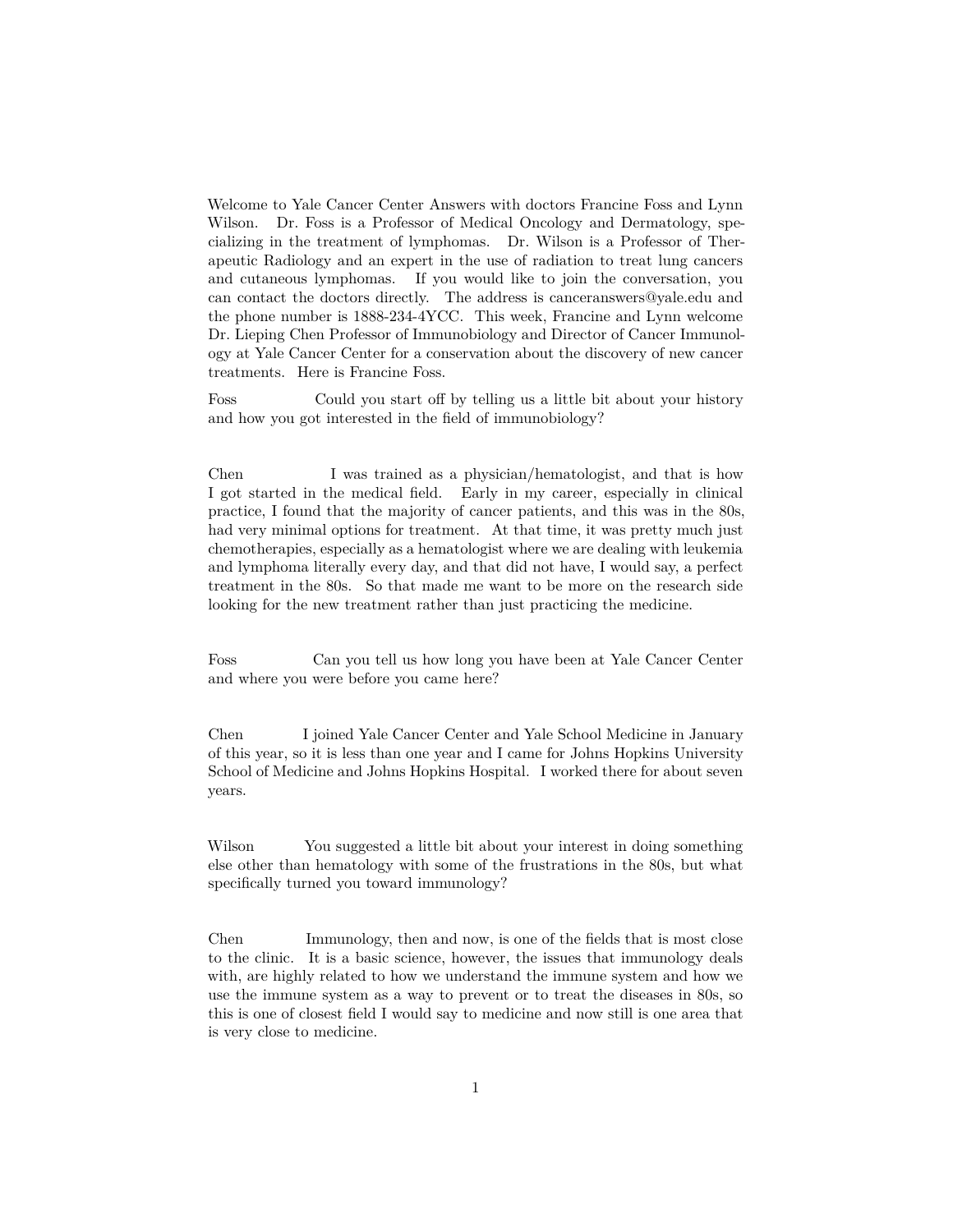Foss Can you talk about the connection between immunobiology or immunology and cancer?

Chen The immune system obviously is very important and it is always there to either prevent or to control the diseases. Cancer immunology, in that aspect, is no different compared with the other

3:57 into mp3 file http://yalecancercenter.org/podcasts/2012\_0108\_YCC\_Answers\_- \_Dr\_Chen.mp3 field of immunology, such as microbial immunology or autoimmunity immunology. However, there is some uniqueness to cancer immunology because now that we understand the immune system, it is quite complicated and it can be manipulated by cancer in the beginning so we have to understand from the beginning how the immune system is being ordered and then later how we can use the information to be useful to control the cancer growth, or to even, in the late stage patient, where the immune system is largely compromised, how can we restore that and make it a useful weapon against cancer?

Wilson So our listeners understand, can you talk for a minute about the basic immune system, basic immunology, what that is in fighting infections or foreign antigens? What is the basic role of the immune system in humans?

Chen In most cases, the immune system operate on a fairly low level because every day human beings are exposed to the environment, exposed to different germs, and different foreign material. All these things could hurt the body, so the immune system is always there. In most of the cases, they control the common cold or cuts, and just a low level immune system is sufficient for that. However, sometimes the disease persists or gets out of control, let's say you have an infection which is a dangerous bacteria or a dangerous virus, the immune system has to play a large role. In cancer, the immune system plays a very critical role because cases develop usually very slowly, however, it is persistent and if you do not control them the tumor will definitely keep growing and then it would be out of control within a certain period of time. Now we understand the immune system is also ordered by cancer because in cancer they try to escape from immune destruction. They develop a lot of different mechanisms, so to understand these mechanisms and understand how the immune system is ordered has become a very critical issue in the field. In general, human beings do not have to have an immune system to live, for example, we have mice which are completely deprived of immune systems. They still can live, but they can only live in this sterile environment, but human beings are different. You have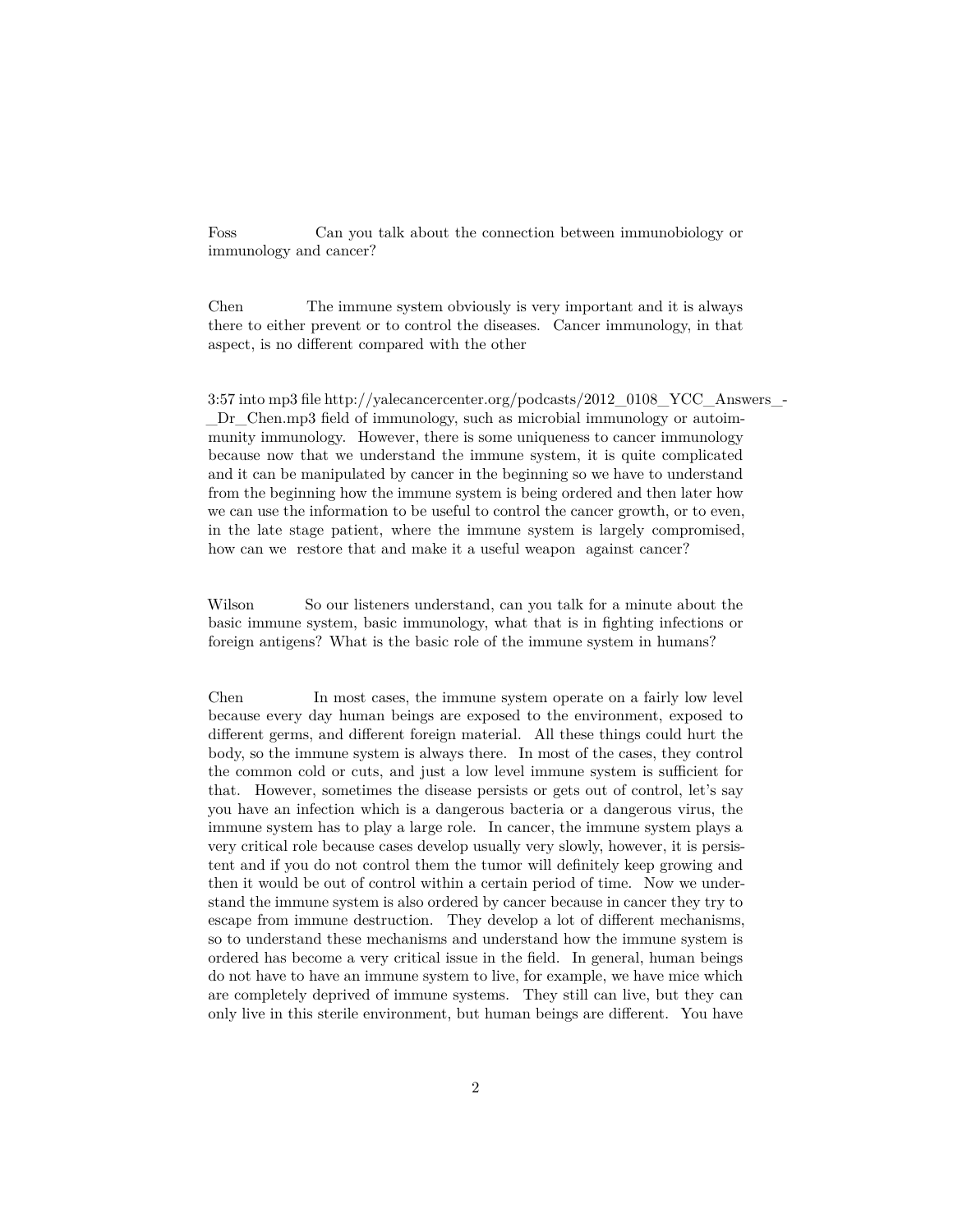to be exposed to the environment and you have to deal with the environment so that is why our immune system is always there to protect us.

Foss The basic concept with cancer is that when the cancer cell becomes malignant, becomes a cancer cell, that cancer cell potentially could be recognized by our immune system the same way say a bacteria is?

Chen Yes, the answer is absolutely yes, because in the last 20 years we found that every normal cell, when they transform to become a cancer cell, they make a protein, quantitatively or qualitatively, meaning they are quite different from the normal cells, so those could be recognized by the immune system.

8:19 into mp3 file http://yalecancercenter.org/podcasts/2012\_0108\_YCC\_Answers\_- Dr Chen.mp3

Foss So the immune system really is your first line of defense against cancer and you talked a little bit about how the cancer cells are smaller than the immune system and they find ways to abate the immune system, can you elaborate a little bit about that?

Chen Yes, cancer cell always try to escape from immune attack because, particularly in early stage disease, that is the only thing preventing the tumor from propagating. So the immune system, as we just mentioned is the first line of defense. In order to survive, the cancer cell change a lot of things to combat with the immune system, for example, the immune system will recognize a specific protein which is displayed by a cancer cell because in order to proliferate, to grow, they require specific nutrition, or they develop some particular pathway to make them grow much faster than normal cells. Those differences could be detected by the immune system. The immune system started to detect those proteins and tried to pick those cells up and kill them. Now the cancer cell, in order to survive, also developed different strategies to try to either get rid of the new cells completely or make them paralyzed, by the different strategies, including hiding this particular protein or mutating this protein. Then this way, they can escape from the particular immune system attack, so that is what is happening now. We found a lot of defects on the immune system when the patient develops a large tumor, so they already successfully escaped the immune attack.

Foss Is there any way to detect this earlier on, are there any ways or strategies that we can use to detect these malignant cells, say before the patient has a big tumor?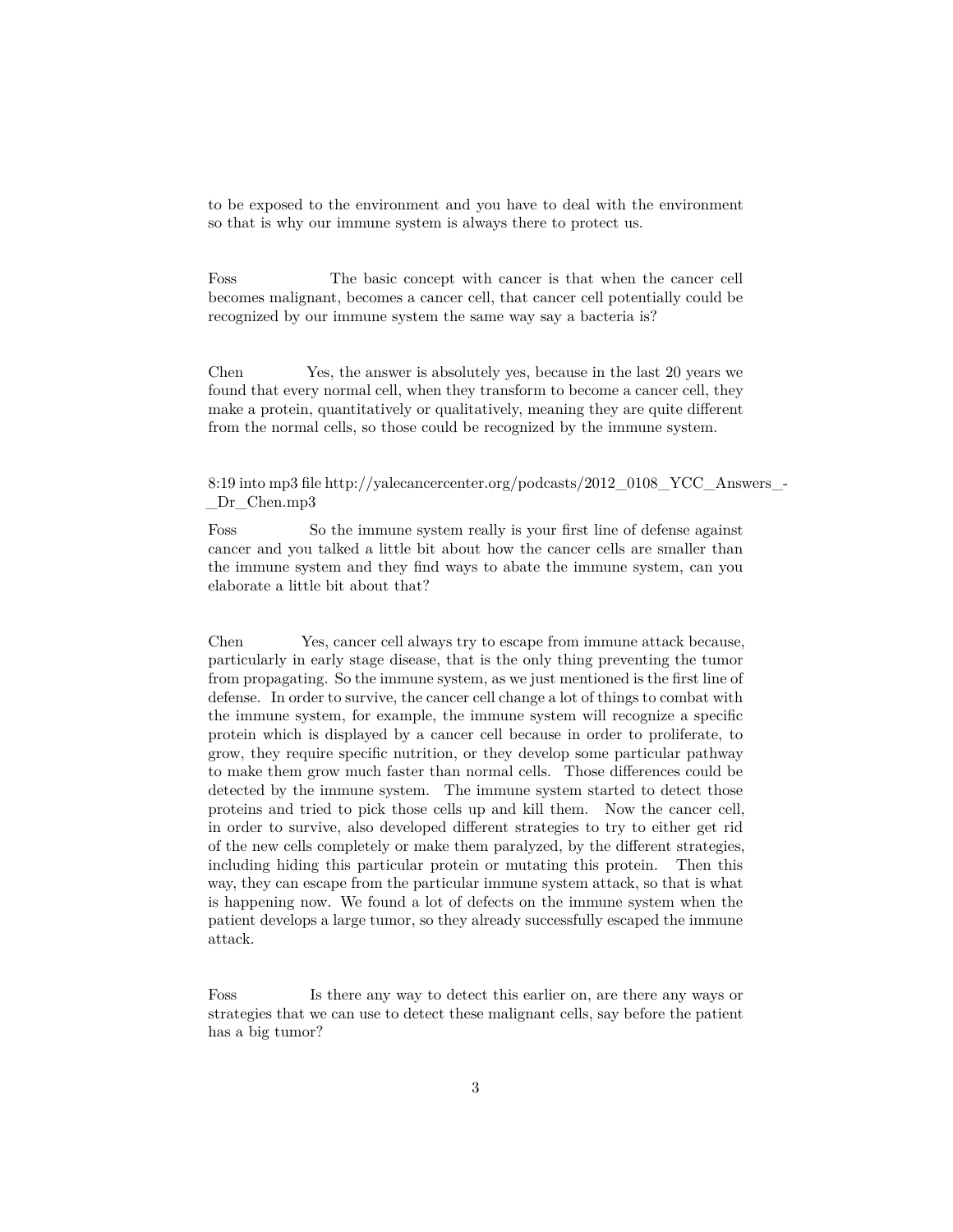Chen This has been very challenging in the field for early detection of cancers. For some cancers we can do that now, some specific modification of the genes, genetic alterations or as particular protein or particular so called signature protein, we could detect it, but it is a very small fraction of those proteins or a fraction of the cancers that we can do that with now.

Wilson Obviously, this is very very complicated science but if we took a lung cancer tumor from another human, for example, and injected that into an immunocompetent human, would that tumor grow in the next persons' lung or is it likely that that person's immune system would immediately recognize those cells as foreign and then prevent the growth of that cancer?

Chen Obviously, those experiments could not be done, but the answer is probably not and the reason is that the cancer cell, just like normal cells, have a group of molecules called MHC, compared to the histocompatibility antigen which is the protein that distinguishes individuals, so everybody has a different set of this MHC molecule. That is the molecule which could make transplantation feel very miserable because they always try to overcome the MHC restriction and because this can be immediately recognized by the immune system it rejects those cells.

12:27 into mp3 file http://yalecancercenter.org/podcasts/2012\_0108\_YCC\_Answers\_- Dr Chen.mp3 Lynn So in the first patient, perhaps there is a mutation or a defect or something has happened in that person's immune system to allow this cancer to grow, maybe the cancer, as you suggested, has fooled or tricked the immune system or mutated its protein or hidden the protein, but in a different host its immune system may be different and strong enough to recognize this as the foreign target and eliminate that immediately.

Chen Right now that is what is happening in cancer treatment, when we develop one of the new therapies, usually we cannot guarantee they will work in 100% of patients because all individual differences generally make up a different environment, different modification or immune system and that makes immune therapy a challenge, same as the other fields and other therapies.

Wilson Talk us through the process of translating discoveries in the laboratory into the clinic. How does one go about doing that?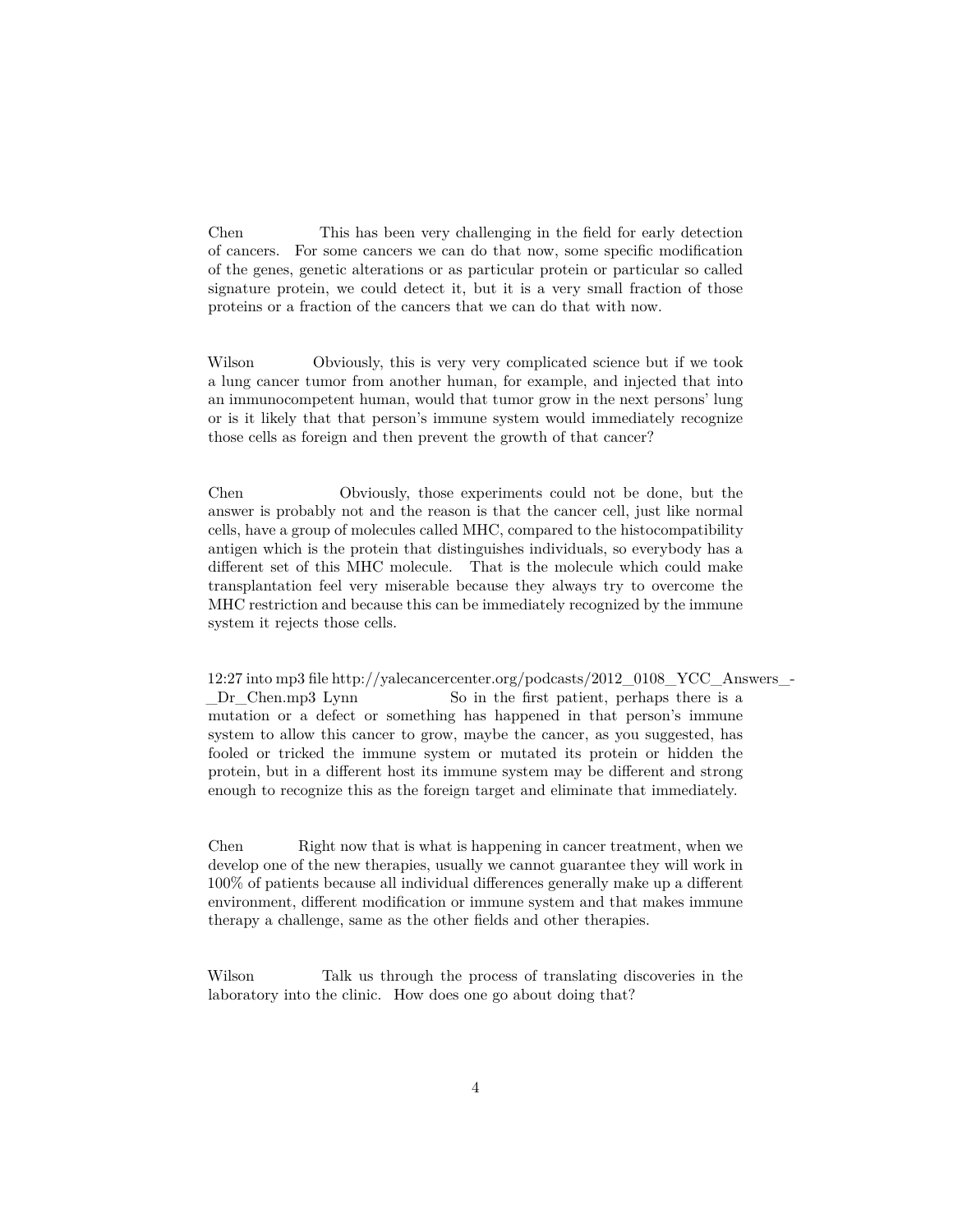Chen Translational medicine is a field that is only being recognized in this recent decade. There is a lot of basic science going on to understand the body, to understand the immune system. There is also a lot of clinical medicine which continues to use the traditional methods such as surgery or chemotherapies or radiotherapies to treat the cancer, so the clinical medicine and basic research are often disconnected. The purpose of translational medicine is to see if we can utilize that basic information and design the new treatment.

Wilson Let's revisit some of those details in the second part of our show. Right now we were going to take a short break for a medical minute. Please stay tuned to learn more information about the discovery of cancer treatments with Dr. Lieping Chen.

## Medical

Minute The American Cancer Society estimates that the lifetime risk of developing colorectal cancer is about 1 in 20 and that risk is slightly lower in women than in men. Early detection is the key, when detected early colorectal cancer is easily treated and highly curable. Men and women over the age of 50 should have regular colonoscopies to screen for this disease. Each day more patients are surviving the disease due to increased access to advanced therapies and specialized care. New treatment options and surgical techniques are giving colorectal cancer survivors more hope than they ever had before. Clinical trials are currently underway at federally designated comprehensive cancer centers like the one at Yale to test innovative new treatments for colorectal cancer. New options include a Chinese herbal medicine being used in combination with chemotherapy to reduce side effects of treatment and help cancer drugs work more effectively. This has been a medical minute and more information is available at yalecancercenter.org. You are listening to the WNPR Health Forum on the Connecticut Public Broadcasting Network.

15:35 into mp3 file http://yalecancercenter.org/podcasts/2012\_0108\_YCC\_Answers\_- \_Dr\_Chen.mp3 Wilson Welcome back to Yale Cancer Center Answers. This is Dr. Lynn Wilson and I am joined by my co-host Dr. Francine Foss. Today we are joined by Dr. Lieping Chen and we were discussing new cancer treatments and immunobiology. Dr. Chen, in the first half of the show as we wrapped up you were starting to get into some of the details of translating discoveries, or basic research in the laboratory, and getting those discoveries into the clinic. Talk to us a little bit more about how that is achieved. It is actually a very complicated process, please tell us about that.

Chen Translational research is one of the fields that I consider very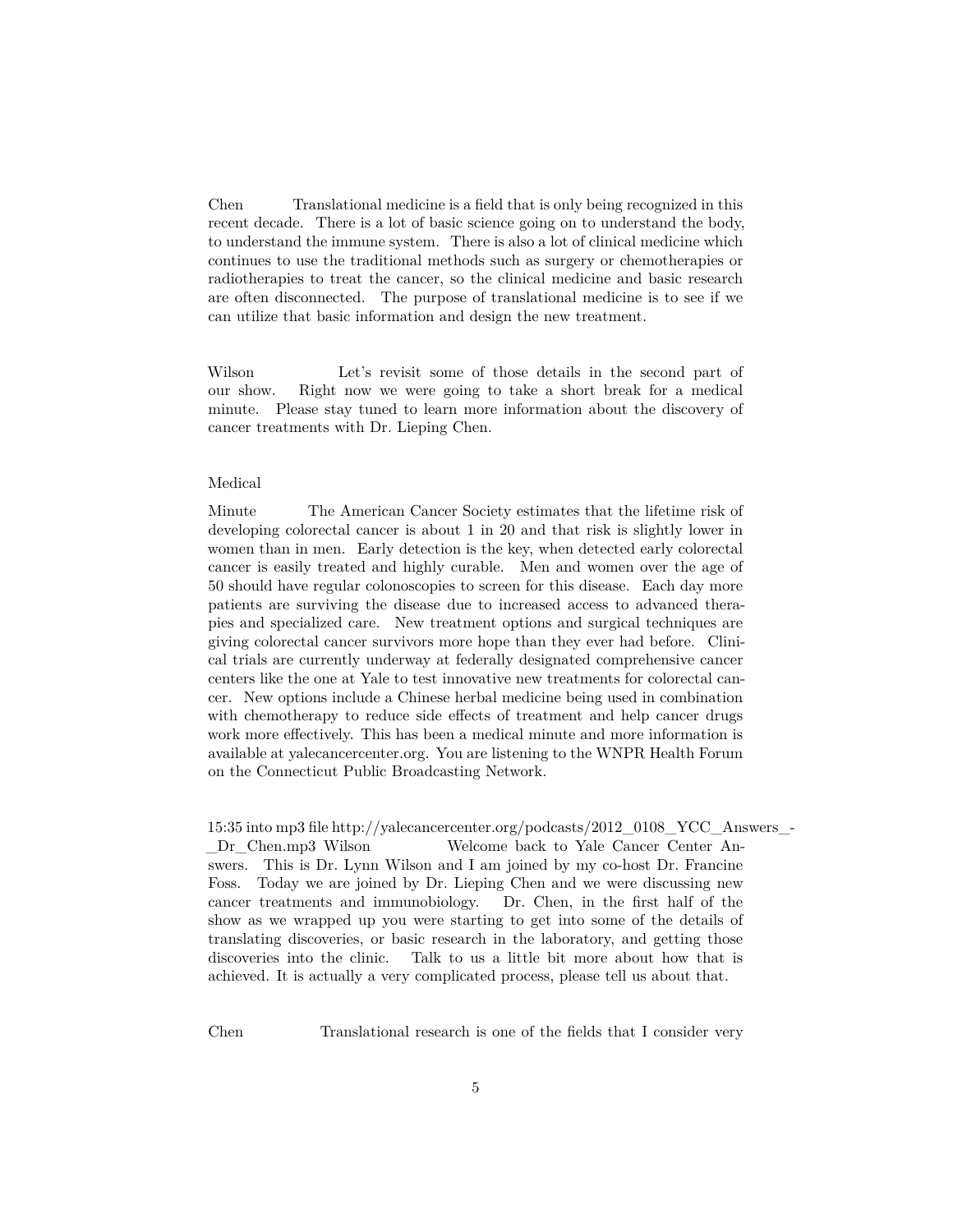critical for every cancer center. The laws of basic discoveries are made in the laboratories such as the ones at Yale University in our Department of Immunobiology which is one of the top programs in the world. Lots of information is being collected. We understand how immune systems function, how they work, we understand a lot of different mechanisms, and how to manipulate and control the immune system. The most basic scientists stop at that stage, they do not move forward to understand what happens in the cancer. They will stop and say okay, now we understand how normal immune systems work. However, the translational scientist will bring that a step further and examine those individual mechanisms or particular pathways or molecules in the setting of cancer or in other diseases. I will give you an example, say in lung cancer, the tumor is growing and then finally it metastasizes to the other one. Now, before the tumor can metastasis it has already developed a series of mechanisms which can escape from the immune control, so the immune system, to control the primary tumor has already failed. However, the new cancer cell moved to another part of body. They started to invade the immune system, but the immune system in that location might not fail yet. So to understand all these different locations and different mechanisms is very critical for differential treatment. You might not be able to treat one location, but you might be able to treat another one, for example. So to understand the entire system and also understand the localization issues, which have become very important, but the basic scientist usually will not consider that, they will just understand in general how the immune system operates, and then they will stop. Clinical scientists will usually do standard treatment. They will continue to do the standard treatment. So to get this translation going, first we have to understand the normal immune system. Number two is you have to pick the mechanism and carefully examine what happens in the cancer and identify the particular defect in the cancer or alteration in the cancer setting and then design an approach either to promote that deficiency, or to particularly remove some negative environment, some harmful situation, then find a way to design a therapy, so that distinguishes the differences of basic scientists and clinical scientists.

Foss Lieping one of the problems that we have in the clinic is that we treat patients with drugs and now we are using these monoclonal antibodies and these drugs that potentially could effect some of these immune cells as well, and we study the effects of those drugs on the tumor that we are

20:07 into mp3 file http://yalecancercenter.org/podcasts/2012\_0108\_YCC\_Answers\_- \_Dr\_Chen.mp3 treating or the leukemia and that we are treating, but do we really understand the results of a lot of these treatments on some of these immune mechanisms that you are talking about?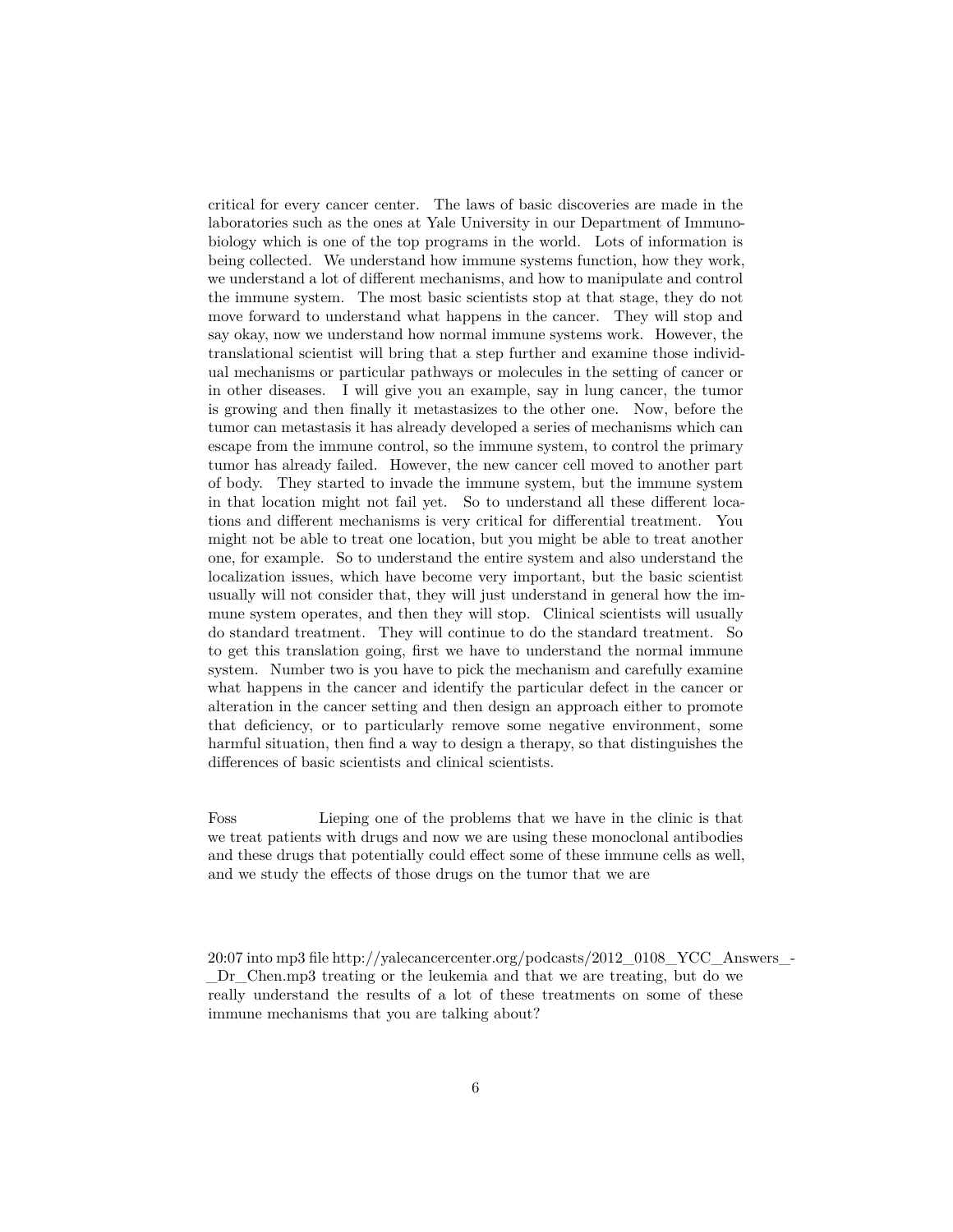Chen Yes, this is a very interesting question. A lot of the time, when you design a therapy, or you design a particular drug, you might not understand the entire picture, you might not understand how this particular drug will do in the human, you might know a particular part, because all the information has come from a particular experimental model, or some animal study. So the knowledge we learn from those is obviously limited, but we use that to tell us, to predict, how it is going to work in humans. Sometimes it is impossible, but in most of the cases it will predict some of the things that are going to happen in the human, but probably not all of them, so that is why there are so many phase III trails that fail because right now the statistics are showing that in phase III, the drug will go through all the pre-clinical and the phase I, II, III, but still more than 90% of drugs fail. It is because there are lots of unexpected results that are found in the clinic.

Foss Should we be doing more studies in patient's to look at the affects of these drugs on the immune system?

Chen The answer is yes, because now we understand lots of models, either in vitro or in vivo, or the experimental system is incomplete or not perfect. So we need to do more human studies to answer those questions.

Wilson Can you tell us a little bit about the Cancer Immunobiology Program at Yale? What are some of the highlights and who is involved?

Chen The Cancer Immunology Program, in general, can be divided in to these three components. One is, as I mentioned previously, basic immunology. We have Dr. Richard Flavell, and Dr. David Schatz, for example, and they study very basic aspects of immunology to understand what kind of cells, which particular molecules, are involved in a particular defense mechanism. For example, Dr. Ruslan Medzhitov, many years ago, discovered a particular molecule called Toll-4, which is very important for the recognition of bacteria, and this molecule, after recognizing the bacteria, will trigger a series of biochemistry signals and can now host the immune system. It is part of the innate immune system. They are the very first line of defense, and then it can immediately control those bacterial infections. The second part of the Immunobiology Program is more on the clinical side such as Dr. Mario Sznol, who will use various reagents and/or other cells and give this therapy to cancer patients, and this is all based on the immune mechanism in immunology discoveries and the third part are people like me and Warren Shlomchik. We are doing a lot of translational research. Even in my own program, I consider myself a very basic immunologist because my main interest is to discover the order of immune cell communication molecules, how each protein